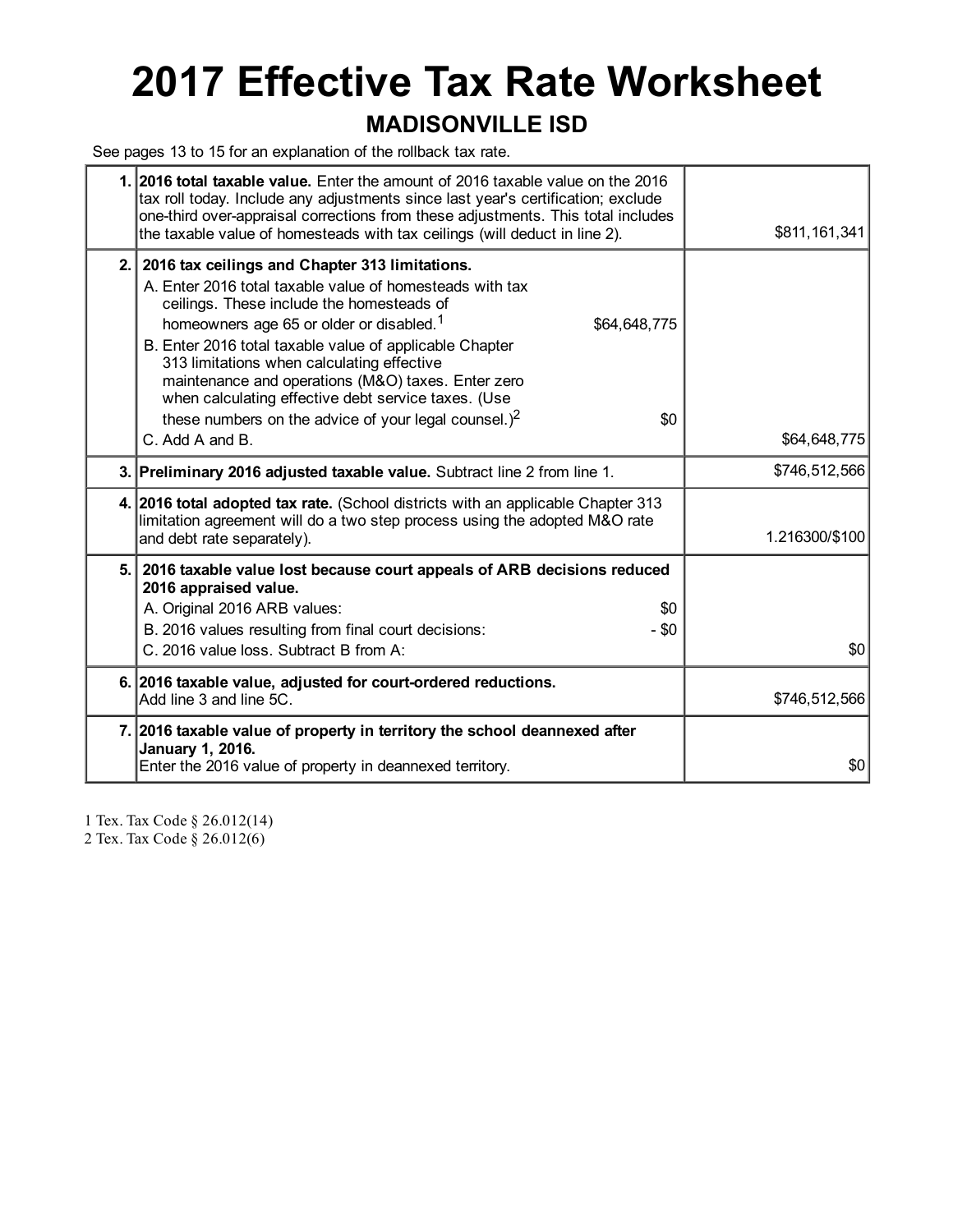## 2017 Effective Tax Rate Worksheet (continued) MADISONVILLE ISD

| 8. | 2016 taxable value lost because property first qualified for an exemption<br>in 2017. Note that lowering the amount or percentage of an existing exemption<br>does not create a new exemption or reduce taxable value. If the school district<br>increased an original exemption, use the difference between the original<br>exempted amount and the increased exempted amount. Do not include value<br>lost due to freeport, "goods-in-transit" exemptions.            |               |
|----|-------------------------------------------------------------------------------------------------------------------------------------------------------------------------------------------------------------------------------------------------------------------------------------------------------------------------------------------------------------------------------------------------------------------------------------------------------------------------|---------------|
|    | \$336,297<br>A. Absolute exemptions. Use 2016 market value:                                                                                                                                                                                                                                                                                                                                                                                                             |               |
|    | B. Partial exemptions. 2017 exemption amount, or<br>$+$ \$2,606,844<br>2017 percentage exemption times 2016 value:<br>C. Value loss. Total of A and B:                                                                                                                                                                                                                                                                                                                  | \$2,943,141   |
| 9. | 2016 taxable value lost because property first qualified for agricultural<br>appraisal (1-d or 1-d-1), timber appraisal, recreational/scenic appraisal or<br>public access airport special appraisal in 2017. Use only those properties<br>that first qualified in 2017; do not use properties that qualified in 2016.<br>A. 2016 market value:<br>\$5,346,561<br>$-$ \$75,000<br>B. 2017 productivity or special appraised value:<br>C. Value loss. Subtract B from A: | \$5,271,561   |
|    |                                                                                                                                                                                                                                                                                                                                                                                                                                                                         |               |
|    | 10. Total adjustments for lost value. Add lines 7, 8C, and 9C.                                                                                                                                                                                                                                                                                                                                                                                                          | \$8,214,702   |
|    | 11. 2016 adjusted taxable value. Subtract line 10 from line 6.                                                                                                                                                                                                                                                                                                                                                                                                          | \$738,297,864 |
|    | 12. Adjusted 2016 taxes. Multiply line 4 times line 11 and divide by \$100.                                                                                                                                                                                                                                                                                                                                                                                             | \$8,979,916   |
|    | 13. Taxes refunded for years preceding tax year 2016: Enter the amount of taxes<br>refunded by the district for tax years preceding tax year 2016. Types of refunds<br>include court decisions, corrections and payment errors. Do not include refunds<br>for tax year 2016. This line applies only to tax years preceding tax year 2016.                                                                                                                               | \$7,172       |
|    | 14. Adjusted 2016 taxes with refunds. Add lines 12 and 13.                                                                                                                                                                                                                                                                                                                                                                                                              | \$8,987,088   |
|    | 15. Total 2017 taxable value on the 2017 certified appraisal roll today. This<br>value includes only certified values and includes the total taxable value<br>of homesteads with tax ceilings (will deduct in Line 17). These homesteads<br>include homeowners age 65 or older or disabled.                                                                                                                                                                             |               |
|    | A. Certified values only: <sup>3</sup><br>\$788,029,731                                                                                                                                                                                                                                                                                                                                                                                                                 |               |
|    | B. Pollution control exemption: Deduct the value of<br>property exempted for the current tax year for the first<br>time as pollution control property:<br>$-$ \$0                                                                                                                                                                                                                                                                                                       |               |
|    | C. Total 2017 value. Subtract B from A.                                                                                                                                                                                                                                                                                                                                                                                                                                 | \$788,029,731 |

3 Tex. Tax Code § 26.012(6)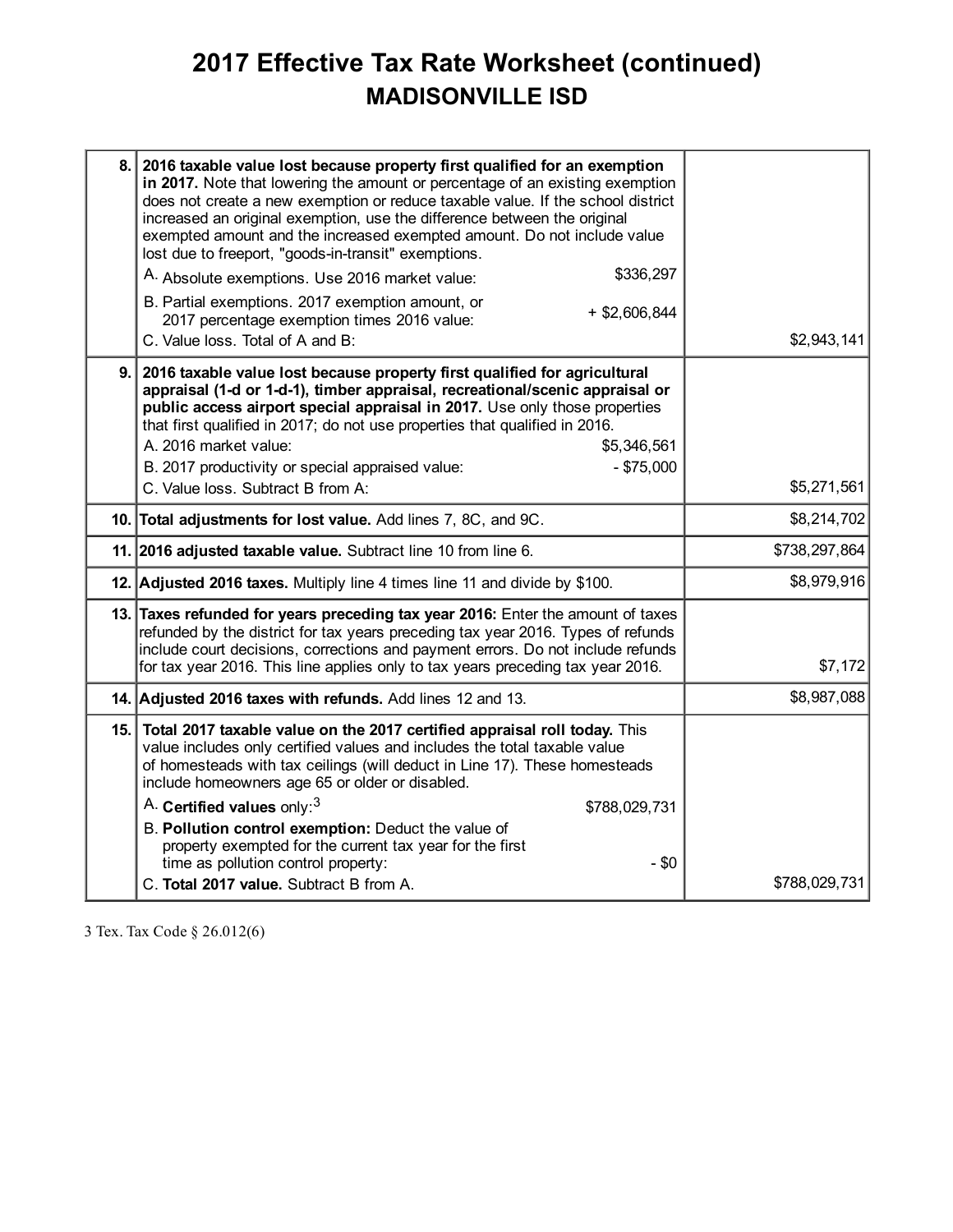## 2017 Effective Tax Rate Worksheet (continued) MADISONVILLE ISD

| 16. | Total value of properties under protest or not included on certified<br>appraisal roll.<br>A. 2017 taxable value of properties under protest. The<br>chief appraiser certifies a list of properties still under<br>ARB protest. The list shows the district's value and<br>the taxpayer's claimed value, if any, or an estimate of<br>the value if the taxpayer wins. For each of the<br>properties under protest, use the lowest of these<br>values. Enter the total value.<br>B. 2017 value of properties not under protest or<br>included on certified appraisal roll. The chief<br>appraiser gives school districts a list of those taxable<br>properties that the chief appraiser knows about but<br>are not included at appraisal roll certification. These<br>properties also are not on the list of properties that are<br>still under protest. On this list of properties, the chief<br>appraiser includes the market value, appraised value,<br>and exemptions for the preceding year and a<br>reasonable estimate of the market value, appraised<br>value, and exemptions for the current year. Use the<br>lower market, appraised, or taxable value (as<br>appropriate). Enter the total value.<br>C. Total value under protest or not certified. Add A<br>and $B$ . | \$0<br>\$0         | \$0         |
|-----|----------------------------------------------------------------------------------------------------------------------------------------------------------------------------------------------------------------------------------------------------------------------------------------------------------------------------------------------------------------------------------------------------------------------------------------------------------------------------------------------------------------------------------------------------------------------------------------------------------------------------------------------------------------------------------------------------------------------------------------------------------------------------------------------------------------------------------------------------------------------------------------------------------------------------------------------------------------------------------------------------------------------------------------------------------------------------------------------------------------------------------------------------------------------------------------------------------------------------------------------------------------------------------|--------------------|-------------|
| 17. | 2017 tax ceilings and Chapter 313 limitations.<br>A. Enter 2017 total taxable value of homesteads with tax<br>ceilings. These include the homesteads of<br>homeowners age 65 or older or disabled. <sup>4</sup><br>B. Enter 2017 total taxable value of applicable Chapter<br>313 limitations when calculating effective<br>maintenance and operations taxes. Enter zero when<br>calculating effective debt service taxes. (Use these<br>numbers on the advice of your legal counsel.) <sup>5</sup><br>C. Add A and B.                                                                                                                                                                                                                                                                                                                                                                                                                                                                                                                                                                                                                                                                                                                                                           | \$5,695,289<br>\$0 | \$5,695,289 |

4 Tex. Tax Code § 26.012(6)(A)(i)

5 Tex. Tax Code § 26.012(6)(A)(ii)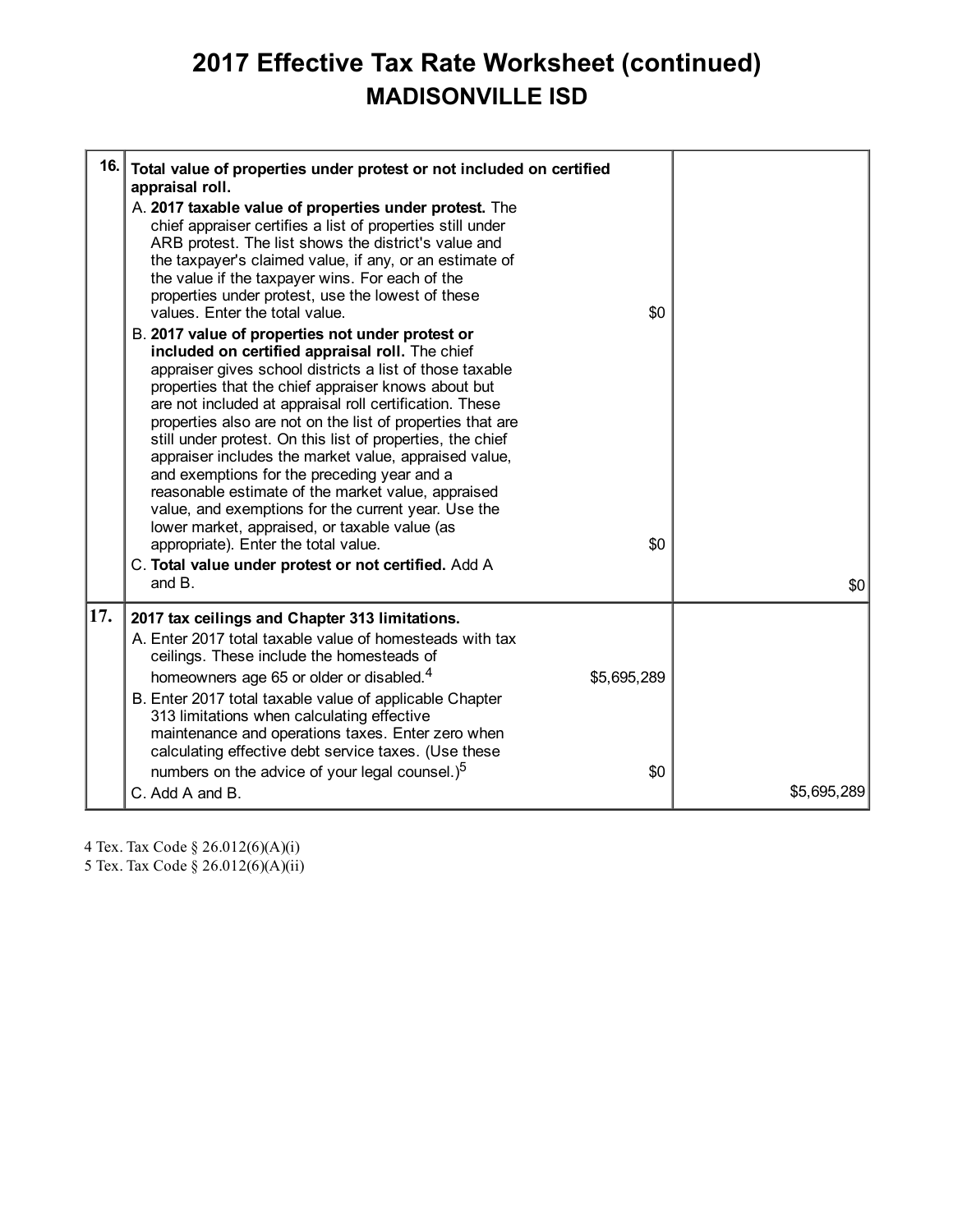## 2017 Effective Tax Rate Worksheet (concluded) MADISONVILLE ISD

| 18. 2017 total taxable value. Add lines 15C and 16C. Subtract line 17.                                                                                                                                                                                                                                                                                                                                                         | \$782,334,442  |
|--------------------------------------------------------------------------------------------------------------------------------------------------------------------------------------------------------------------------------------------------------------------------------------------------------------------------------------------------------------------------------------------------------------------------------|----------------|
| 19. Total 2017 taxable value of properties in territory annexed after January 1,<br>2016. Include both real and personal property. Enter the 2017 value of property in<br>territory annexed by the school district.                                                                                                                                                                                                            | \$0            |
| 20. Total 2017 taxable value of new improvements and new personal property<br>located in new improvements. "New" means the item was not on the appraisal<br>roll in 2016. New additions to existing improvements may be included if the<br>appraised value can be determined. New personal property in a new<br>improvement must have been brought into the unit after January 1, 2016 and be<br>located in a new improvement. | \$11,354,029   |
| 21. Total adjustments to the 2017 taxable value. Add lines 19 and 20.                                                                                                                                                                                                                                                                                                                                                          | \$11,354,029   |
| 22. 2017 adjusted taxable value. Subtract line 21 from line 18.                                                                                                                                                                                                                                                                                                                                                                | \$770,980,413  |
| 23. 2017 effective tax rate. Divide lines 14 by line 22 and multiply by \$100.                                                                                                                                                                                                                                                                                                                                                 | \$1.1656/\$100 |
| 24. 2017 effective tax rate for ISDs with Chapter 313 Limitations. Add together<br>the effective tax rates for M&O and debt service for those school districts that<br>participate in an applicable Chapter 313 limitations agreement.                                                                                                                                                                                         | \$0,0000       |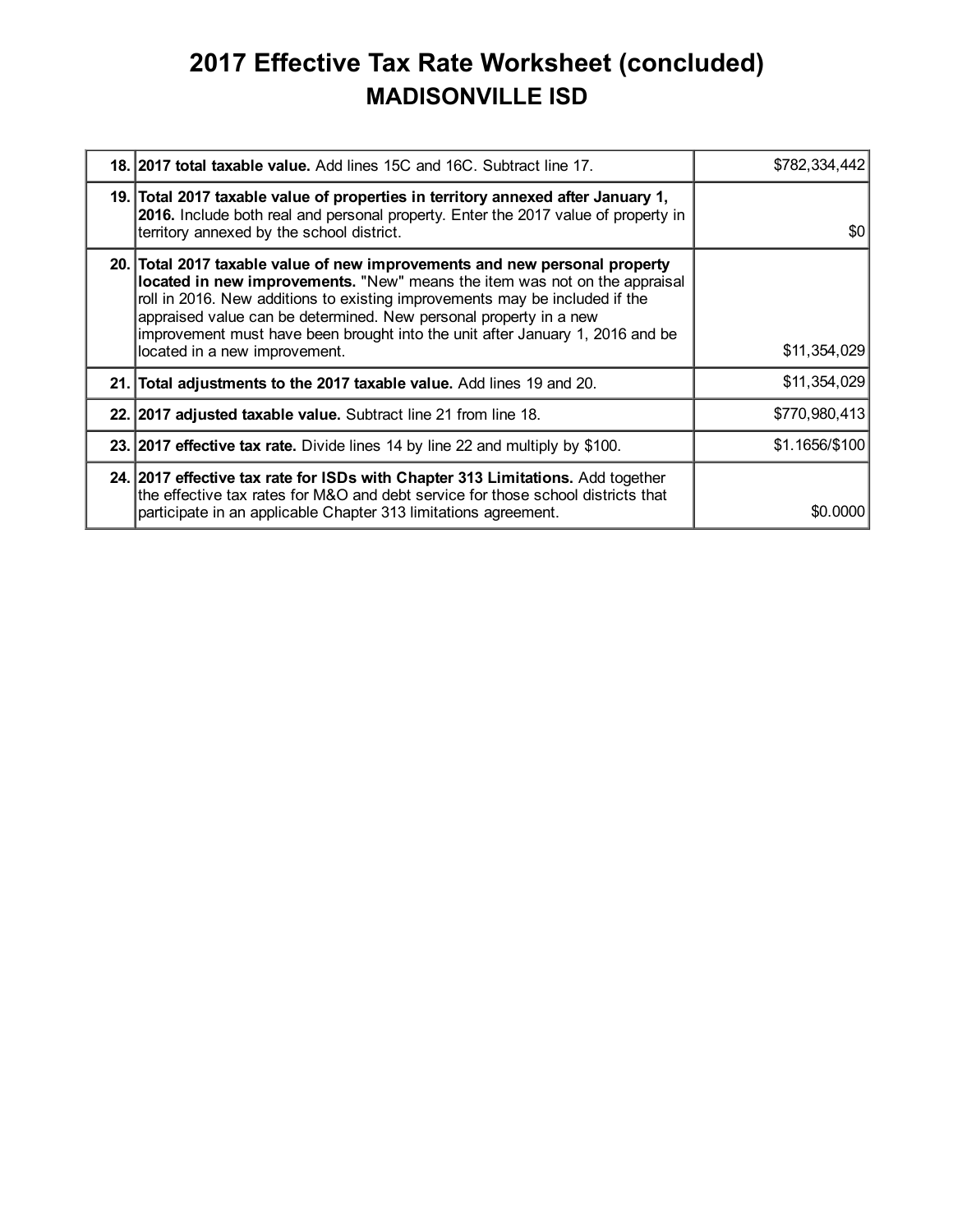# 2017 Rollback Tax Rate Worksheet

#### MADISONVILLE ISD

|      | 25. Maintenance and operations (M&O) tax rate. Enter \$1.50 OR the 2005<br>adopted (M&O) rate if voters approved a rate higher than \$1.50.                                                                                                                                                                                                                                                                                                                                                                                                                                                                                                                                                                                                                                                                                                                                                                                                                                                                                                                       | \$1.500000/\$100 |
|------|-------------------------------------------------------------------------------------------------------------------------------------------------------------------------------------------------------------------------------------------------------------------------------------------------------------------------------------------------------------------------------------------------------------------------------------------------------------------------------------------------------------------------------------------------------------------------------------------------------------------------------------------------------------------------------------------------------------------------------------------------------------------------------------------------------------------------------------------------------------------------------------------------------------------------------------------------------------------------------------------------------------------------------------------------------------------|------------------|
|      | 26. Multiply line 25 times .6667                                                                                                                                                                                                                                                                                                                                                                                                                                                                                                                                                                                                                                                                                                                                                                                                                                                                                                                                                                                                                                  | \$1.000050/\$100 |
| 27.1 | 2017 rollback M&O rate.<br>Use the lesser of the M&O rate as calculated in Tax<br>\$1.040000<br>Code Section $26.08(n)(2)(A)$ and (B).                                                                                                                                                                                                                                                                                                                                                                                                                                                                                                                                                                                                                                                                                                                                                                                                                                                                                                                            | \$1.040000/\$100 |
| 28.  | Total 2017 debt to be paid with property tax revenue.<br>Debt means the interest and principal that will be paid on debts that:<br>(1) are paid by property taxes,<br>(2) are secured by property taxes,<br>(3) are scheduled for payment over a period longer than one year, and<br>(4) are not classified in the school district's budget as M&O expenses.<br>A: Debt includes contractual payments to other school<br>districts that have incurred debt on behalf of this school<br>district, if those debts meet the four conditions above.<br>Include only amounts that will be paid from property tax<br>revenue. Do not include appraisal district budget<br>payments.<br>\$1,708,880<br>B: If using unencumbered funds, subtract unencumbered<br>fund amount used from total debt.<br>$-$ \$310,000<br>C: Subtract state aid received for paying principal and<br>interest on debt for facilities through the existing debt<br>allotment program and/or the instructional facilities<br>allotment program.<br>$-50$<br>D: Total: Subtract B and C from A. | \$1,398,880      |
| 29.1 | Certified 2016 excess debt collections. Enter the amount certified by the<br>collector.                                                                                                                                                                                                                                                                                                                                                                                                                                                                                                                                                                                                                                                                                                                                                                                                                                                                                                                                                                           | \$0              |
|      | 30. Adjusted 2017 debt. Subtract line 29 from line 28D.                                                                                                                                                                                                                                                                                                                                                                                                                                                                                                                                                                                                                                                                                                                                                                                                                                                                                                                                                                                                           | \$1,398,880      |
|      | 31. Certified 2017 anticipated collection rate. Enter the rate certified by the<br>collector. If the rate is 100 percent or greater, enter 100 percent.                                                                                                                                                                                                                                                                                                                                                                                                                                                                                                                                                                                                                                                                                                                                                                                                                                                                                                           | 100.000000%      |
|      | 32. 2017 debt adjusted for collections. Divide line 30 by line 31.                                                                                                                                                                                                                                                                                                                                                                                                                                                                                                                                                                                                                                                                                                                                                                                                                                                                                                                                                                                                | \$1,398,880      |
|      | 33. 2017 total taxable value. Enter amount on line 18.                                                                                                                                                                                                                                                                                                                                                                                                                                                                                                                                                                                                                                                                                                                                                                                                                                                                                                                                                                                                            | \$782,334,442    |
|      | 34. 2017 debt tax rate. Divide line 32 by line 33 and multiply by \$100.                                                                                                                                                                                                                                                                                                                                                                                                                                                                                                                                                                                                                                                                                                                                                                                                                                                                                                                                                                                          | \$0.1788/\$100   |
|      | 35. 2017 rollback tax rate. Add lines 27 and 34.                                                                                                                                                                                                                                                                                                                                                                                                                                                                                                                                                                                                                                                                                                                                                                                                                                                                                                                                                                                                                  | \$1.2188/\$100   |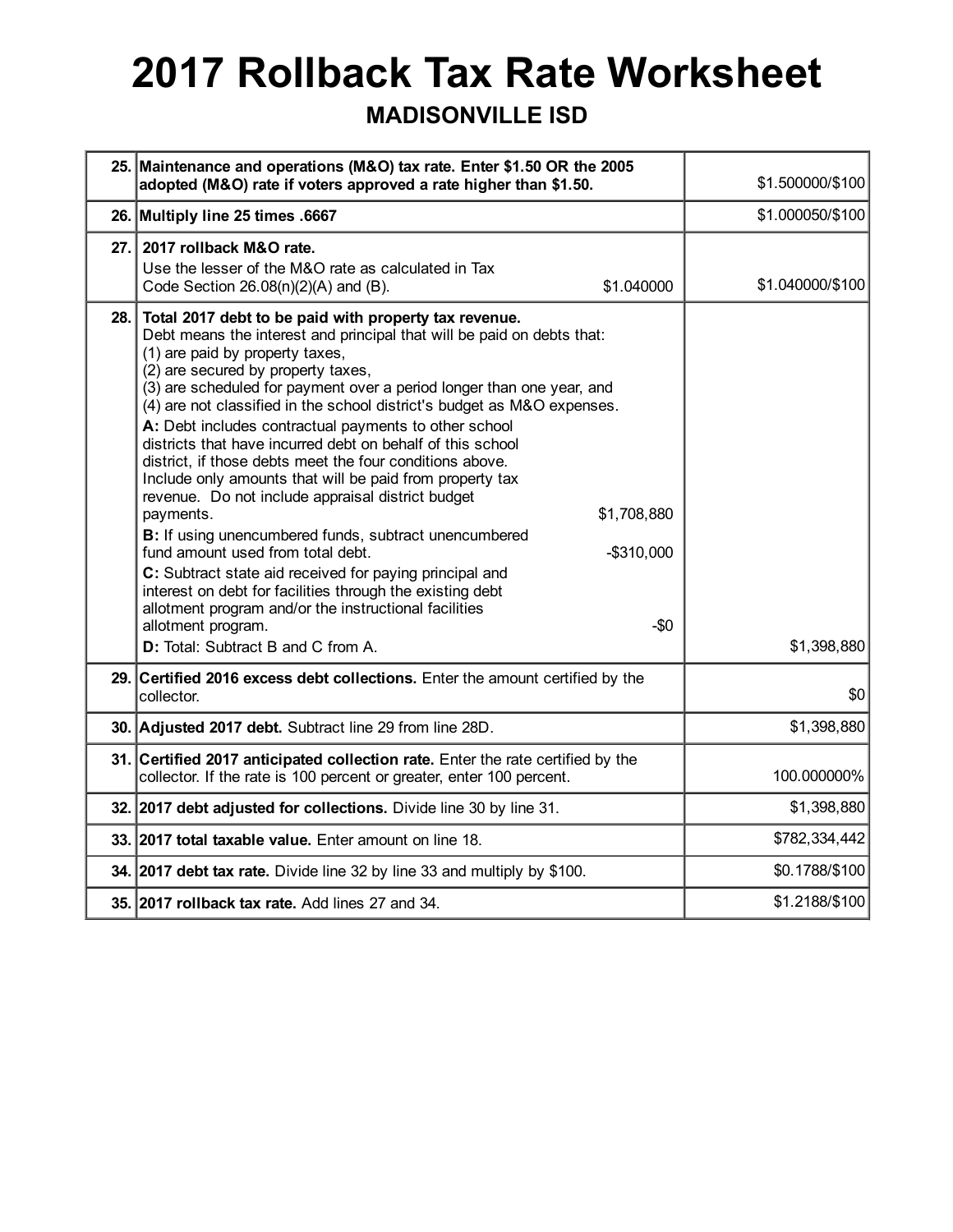# Additional Rollback Protection for Pollution Control

### MADISONVILLE ISD

| 37. Certified expenses from TCEQ. Enter the amount certified in the determination<br>letter from TCEQ. The school district shall provide its assessor with a copy of<br>the letter. See Part 3, the Rollback Rate, for more details. | \$0 <sub>1</sub> |
|--------------------------------------------------------------------------------------------------------------------------------------------------------------------------------------------------------------------------------------|------------------|
| <b>38. 2017 total taxable value.</b> Enter the amount from line 34 of the Rollback Tax<br> Rate Worksheet.                                                                                                                           | \$782,334,442    |
| 39. Additional rate for pollution control. Divide line 37 by line 38 and multiply by<br>I\$100.                                                                                                                                      | \$0,0000/\$100   |
| 40. 2017 rollback tax rate, adjusted for pollution control.<br>Add line 39 to line 36.                                                                                                                                               | \$1.2188/\$100   |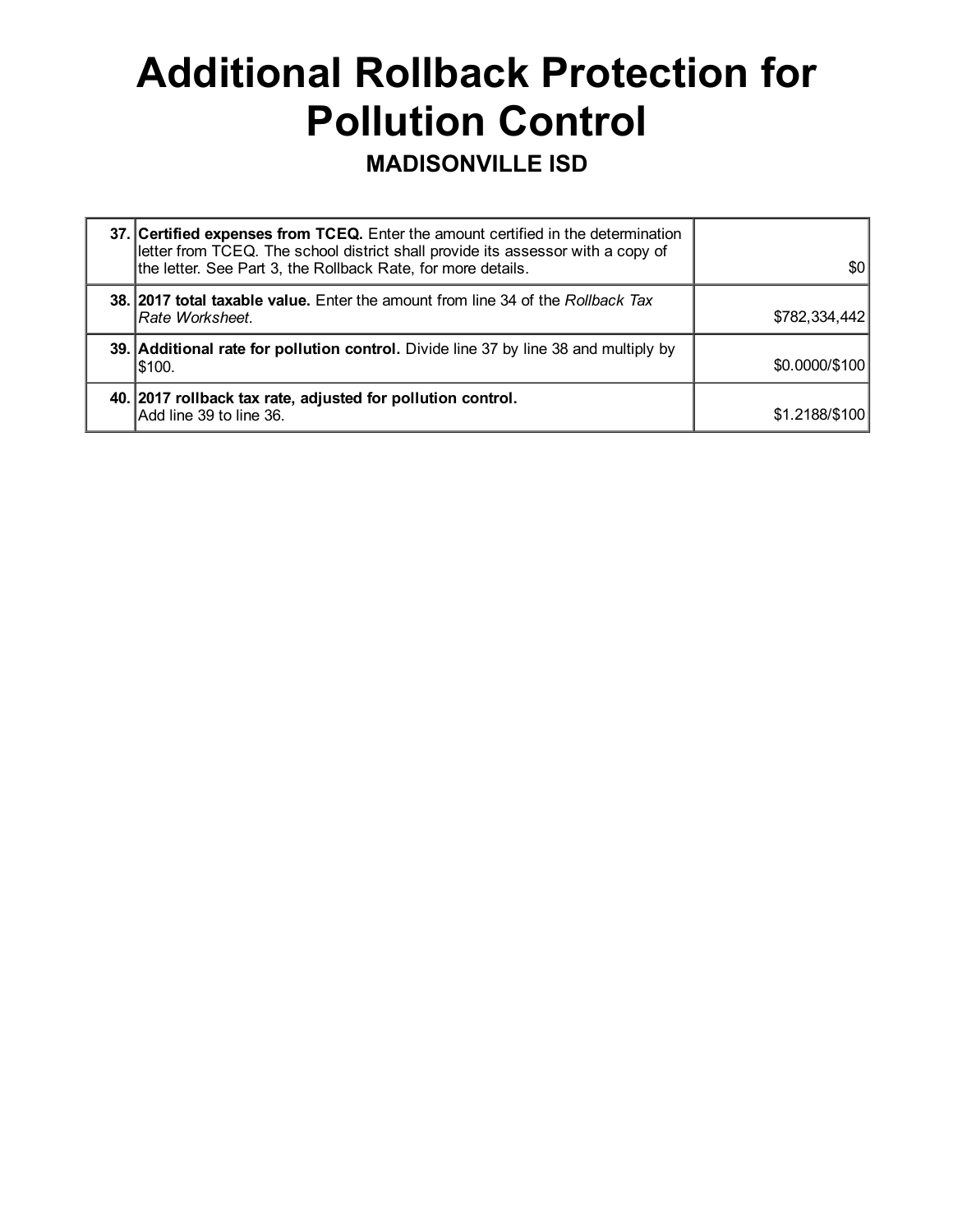#### 2017 Notice of Effective Tax Rate Worksheet for Calculation of Tax Increase/Decrease

| <b>Entity Name: MADISONVILLE ISD</b>                                         | Date: 08/02/2017 |  |
|------------------------------------------------------------------------------|------------------|--|
| 1.2016 taxable value, adjusted for court-ordered reductions.                 |                  |  |
| Enter line 6 of the Effective Tax Rate Worksheet.                            | \$746,512,566    |  |
| $2.2016$ total tax rate.                                                     |                  |  |
| Enter line 4 of the Effective Tax Rate Worksheet.                            | 1.216300         |  |
| <b>3.</b> Taxes refunded for years preceding tax year 2016.                  |                  |  |
| Enter line 13 of the Effective Tax Rate Worksheet.                           | \$7,172          |  |
| 4. Last year's levy.                                                         |                  |  |
| Multiply Line 1 times Line 2 and divide by 100.                              |                  |  |
| To the result, add Line 3.                                                   | \$9,087,004      |  |
| 5.2017 total taxable value. Enter Line 19 of                                 |                  |  |
| the Effective Tax Rate Worksheet.                                            | \$782,334,442    |  |
| 6.2017 effective tax rate.                                                   |                  |  |
| Enter line 24 of the Effective Tax Rate Worksheet or Line 47                 |                  |  |
| of the Additional Sales Tax Rate Worksheet.                                  | 1.165600         |  |
| 7.2017 taxes if a tax rate equal to the effective tax rate is adopted.       |                  |  |
| Multiply Line 5 times Line 6 and divide by 100.                              | \$9,118,890      |  |
| <b>8.</b> Last year's total levy.                                            |                  |  |
| Sum of line 4 for all funds.                                                 | \$9,087,004      |  |
| 9.2017 total taxes if a tax rate equal to the effective tax rate is adopted. |                  |  |
| Sum of line 7 for all funds.                                                 | \$9,118,890      |  |
| 10. Tax Increase (Decrease).                                                 |                  |  |
| Subtract Line 8 from Line 9.                                                 | \$31,886         |  |
|                                                                              |                  |  |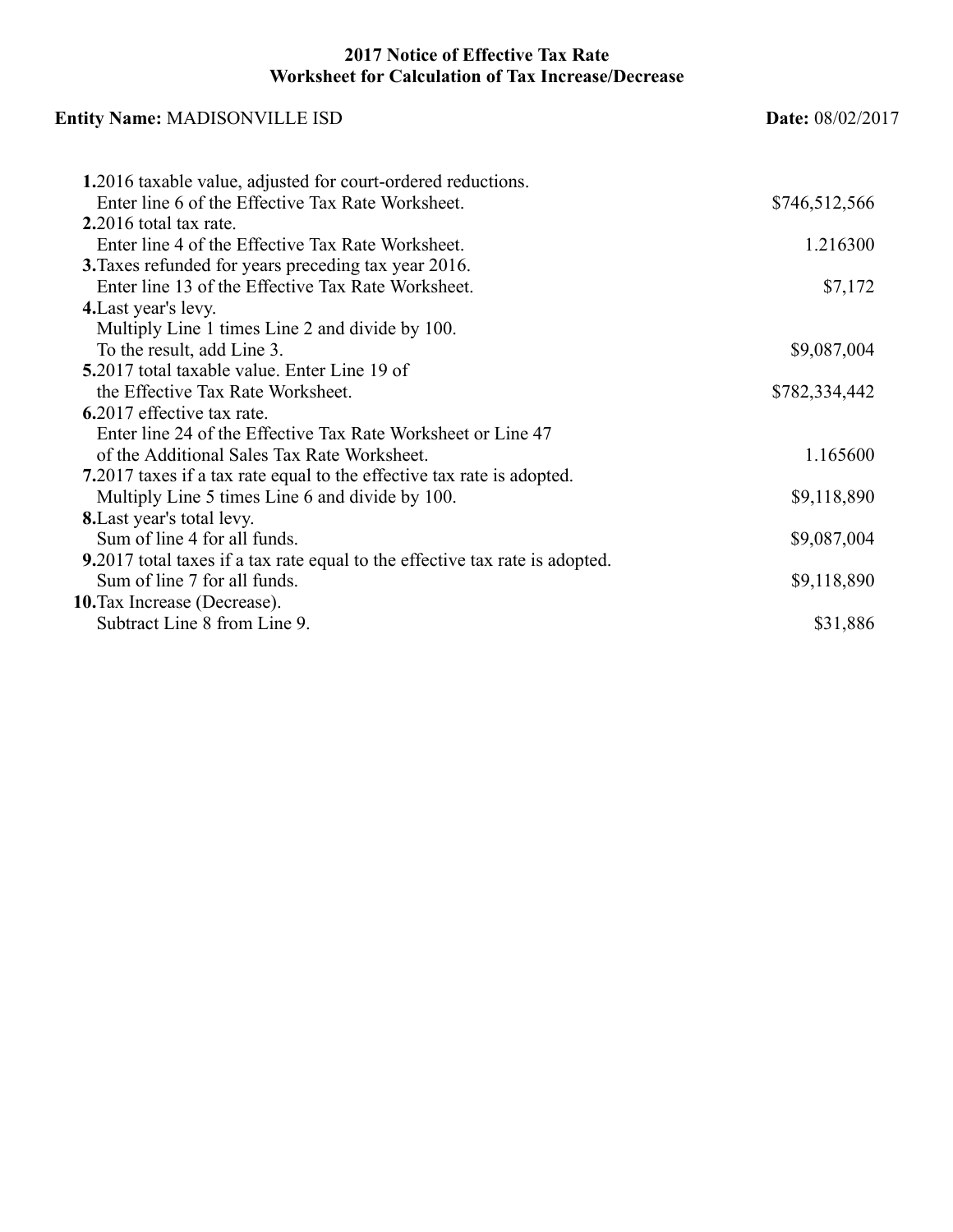### MADISONVILLE ISD Tax Rate Recap for 2017 Tax Rates

| <b>Description of Rate</b> | <b>Tax Rate</b><br><b>Per \$100</b> | <b>Tax Levy</b><br>This is calculated using<br>line 34 of the rollback<br>tax rate worksheet and<br>this year's frozen tax levy<br>on homesteads of the<br>elderly. | <b>Additional Tax Levy</b><br>Compared to last year's<br>tax levy of \$9,478,076. | <b>Additional Tax Levy</b><br>Compared to effective<br>tax rate levy of<br>\$10,164,440 |
|----------------------------|-------------------------------------|---------------------------------------------------------------------------------------------------------------------------------------------------------------------|-----------------------------------------------------------------------------------|-----------------------------------------------------------------------------------------|
| Last Year's Tax Rate       | 1.216300                            | \$10,561,084                                                                                                                                                        | \$1,083,007                                                                       | \$396,644                                                                               |
| Rollback Tax Rate          | 1.218800                            | \$10,580,642                                                                                                                                                        | \$1,102,566                                                                       | \$416,202                                                                               |
| Proposed Tax Rate          | 1.218700                            | \$10,579,860                                                                                                                                                        | \$1,101,784                                                                       | \$415,420                                                                               |

#### Last Year Tax Rate Increase in Cents per \$100

| 0.00  | 1.216300 | 10,561,084 | 1,083,007 | 396,644   |
|-------|----------|------------|-----------|-----------|
| 0.50  | 1.221300 | 10,600,201 | 1,122,124 | 435,760   |
| 1.00  | 1.226300 | 10,639,317 | 1,161,241 | 474,877   |
| 1.50  | 1.231300 | 10,678,434 | 1,200,358 | 513,994   |
| 2.00  | 1.236300 | 10,717,551 | 1,239,474 | 553,110   |
| 2.50  | 1.241300 | 10,756,667 | 1,278,591 | 592,227   |
| 3.00  | 1.246300 | 10,795,784 | 1,317,708 | 631,344   |
| 3.50  | 1.251300 | 10,834,901 | 1,356,825 | 670,461   |
| 4.00  | 1.256300 | 10,874,018 | 1,395,941 | 709,577   |
| 4.50  | 1.261300 | 10,913,134 | 1,435,058 | 748,694   |
| 5.00  | 1.266300 | 10,952,251 | 1,474,175 | 787,811   |
| 5.50  | 1.271300 | 10,991,368 | 1,513,291 | 826,928   |
| 6.00  | 1.276300 | 11,030,484 | 1,552,408 | 866,044   |
| 6.50  | 1.281300 | 11,069,601 | 1,591,525 | 905,161   |
| 7.00  | 1.286300 | 11,108,718 | 1,630,642 | 944,278   |
| 7.50  | 1.291300 | 11,147,835 | 1,669,758 | 983,394   |
| 8.00  | 1.296300 | 11,186,951 | 1,708,875 | 1,022,511 |
| 8.50  | 1.301300 | 11,226,068 | 1,747,992 | 1,061,628 |
| 9.00  | 1.306300 | 11,265,185 | 1,787,108 | 1,100,745 |
| 9.50  | 1.311300 | 11,304,302 | 1,826,225 | 1,139,861 |
| 10.00 | 1.316300 | 11,343,418 | 1,865,342 | 1,178,978 |
| 10.50 | 1.321300 | 11,382,535 | 1,904,459 | 1,218,095 |
| 11.00 | 1.326300 | 11,421,652 | 1,943,575 | 1,257,211 |
| 11.50 | 1.331300 | 11,460,768 | 1,982,692 | 1,296,328 |
| 12.00 | 1.336300 | 11,499,885 | 2,021,809 | 1,335,445 |
| 12.50 | 1.341300 | 11,539,002 | 2,060,926 | 1,374,562 |
| 13.00 | 1.346300 | 11,578,119 | 2,100,042 | 1,413,678 |
| 13.50 | 1.351300 | 11,617,235 | 2,139,159 | 1,452,795 |
| 14.00 | 1.356300 | 11,656,352 | 2,178,276 | 1,491,912 |
| 14.50 | 1.361300 | 11,695,469 | 2,217,392 | 1,531,029 |

School Districts: The school tax rate limit is \$1.50 for M&O, plus \$0.50 for 'New' debt plus a rate for 'Old' debt. 'Old' debt is debt authorized to be issued at an election held on or before April 1, 1991, and issued before September 1, 1992. All other debt is 'New' debt.